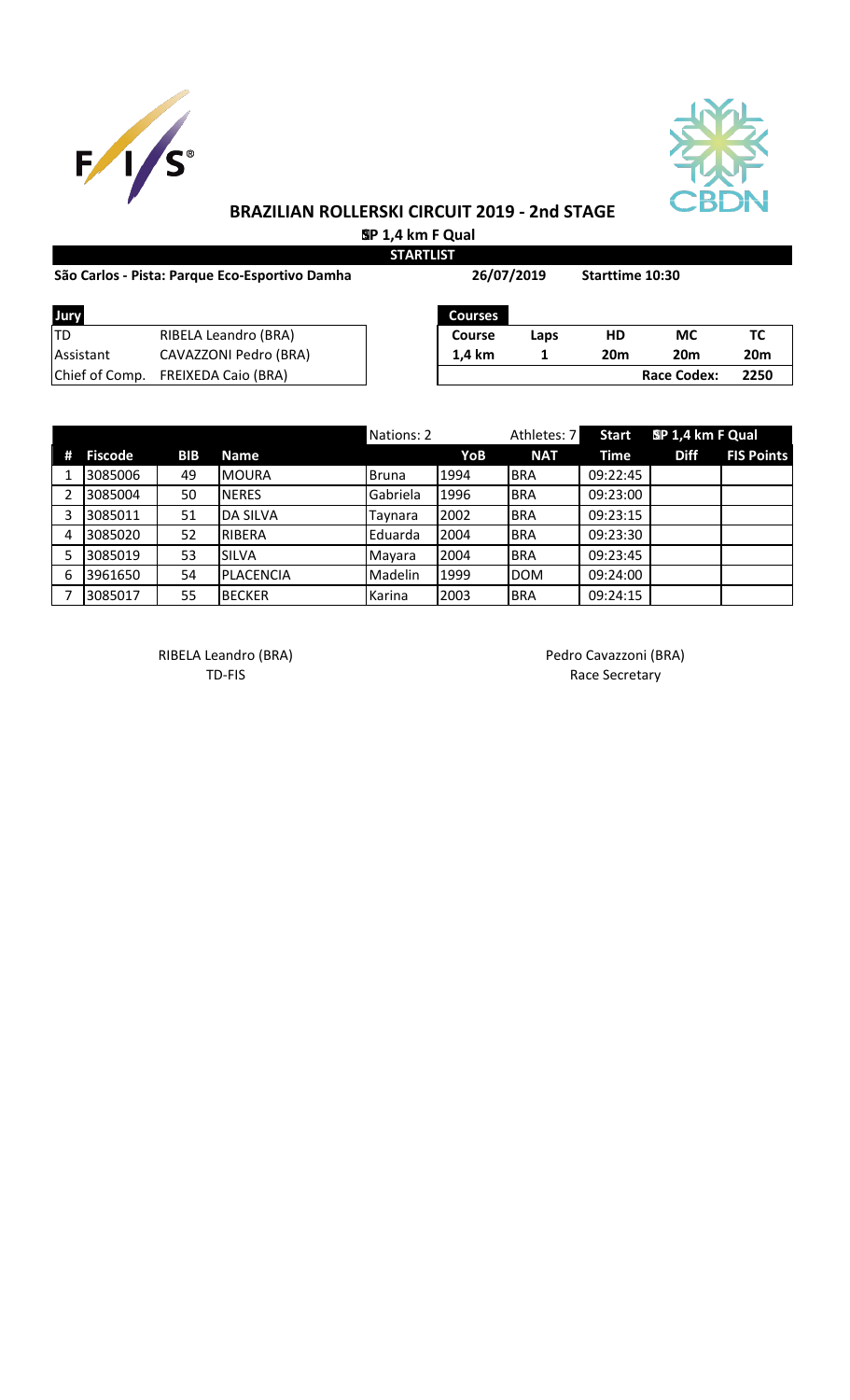



## **BRAZILIAN ROLLERSKI CIRCUIT 2019 - 2nd STAGE**

 **SP 1,4 km F Qual**

| São Carlos - Pista: Parque Eco-Esportivo Damha |                            |                | 26/07/2019 |                 | Starttime 10:30    | Endtime 11:30   |  |
|------------------------------------------------|----------------------------|----------------|------------|-----------------|--------------------|-----------------|--|
| Jury                                           |                            | <b>Courses</b> |            |                 |                    |                 |  |
| <b>ITD</b>                                     | RIBELA Leandro (BRA)       | Course         | Laps       | HD              | <b>MC</b>          | ТC              |  |
| Assistant                                      | CAVAZZONI Pedro (BRA)      | 1.4 km         |            | 20 <sub>m</sub> | 20 <sub>m</sub>    | 20 <sub>m</sub> |  |
| Chief of Comp.                                 | <b>FREIXEDA Caio (BRA)</b> |                |            |                 | <b>Race Codex:</b> | 2250            |  |

### **Weather**

| Weather | Air Temp. Begin Air Temp. End |     |
|---------|-------------------------------|-----|
| Clear   | 25º                           | 25º |

| ### |                |            |                  | Nations: 2   |      | Athletes: 7 |             | SP 1,4 km F Qual |                   |
|-----|----------------|------------|------------------|--------------|------|-------------|-------------|------------------|-------------------|
| #   | <b>Fiscode</b> | <b>BIB</b> | <b>Name</b>      |              | YoB  | <b>NAT</b>  | Time        | <b>Diff</b>      | <b>FIS Points</b> |
|     | 3085006        | 49         | <b>MOURA</b>     | <b>Bruna</b> | 1994 | <b>BRA</b>  | 00:03:42,17 |                  | 360,00            |
|     | 3085004        | 50         | <b>NERES</b>     | Gabriela     | 1996 | <b>BRA</b>  | 00:03:47,54 | 0:05,37          | 389,00            |
|     | 3085020        | 52         | <b>RIBERA</b>    | Eduarda      | 2004 | <b>BRA</b>  | 00:03:59,67 | 0:17,50          | 454,52            |
| 4   | 3085011        | 51         | <b>DA SILVA</b>  | Taynara      | 2002 | <b>BRA</b>  | 00:04:08,70 | 0:26,53          | 503,30            |
|     | 3961650        | 54         | <b>PLACENCIA</b> | Madelin      | 1999 | <b>DOM</b>  | 00:04:25,36 | 0:43,19          | 593,28            |
| 6   | 3085019        | 53         | <b>SILVA</b>     | Mayara       | 2004 | <b>BRA</b>  | 00:04:58,84 | 1:16,67          | 774,12            |
|     | 3085017        | 55         | <b>BECKER</b>    | Karina       | 2003 | <b>BRA</b>  | 00:06:54,00 | 3:11,83          | 1396,13           |

RIBELA Leandro (BRA) <br>
TD-FIS Race Secretary

Race Secretary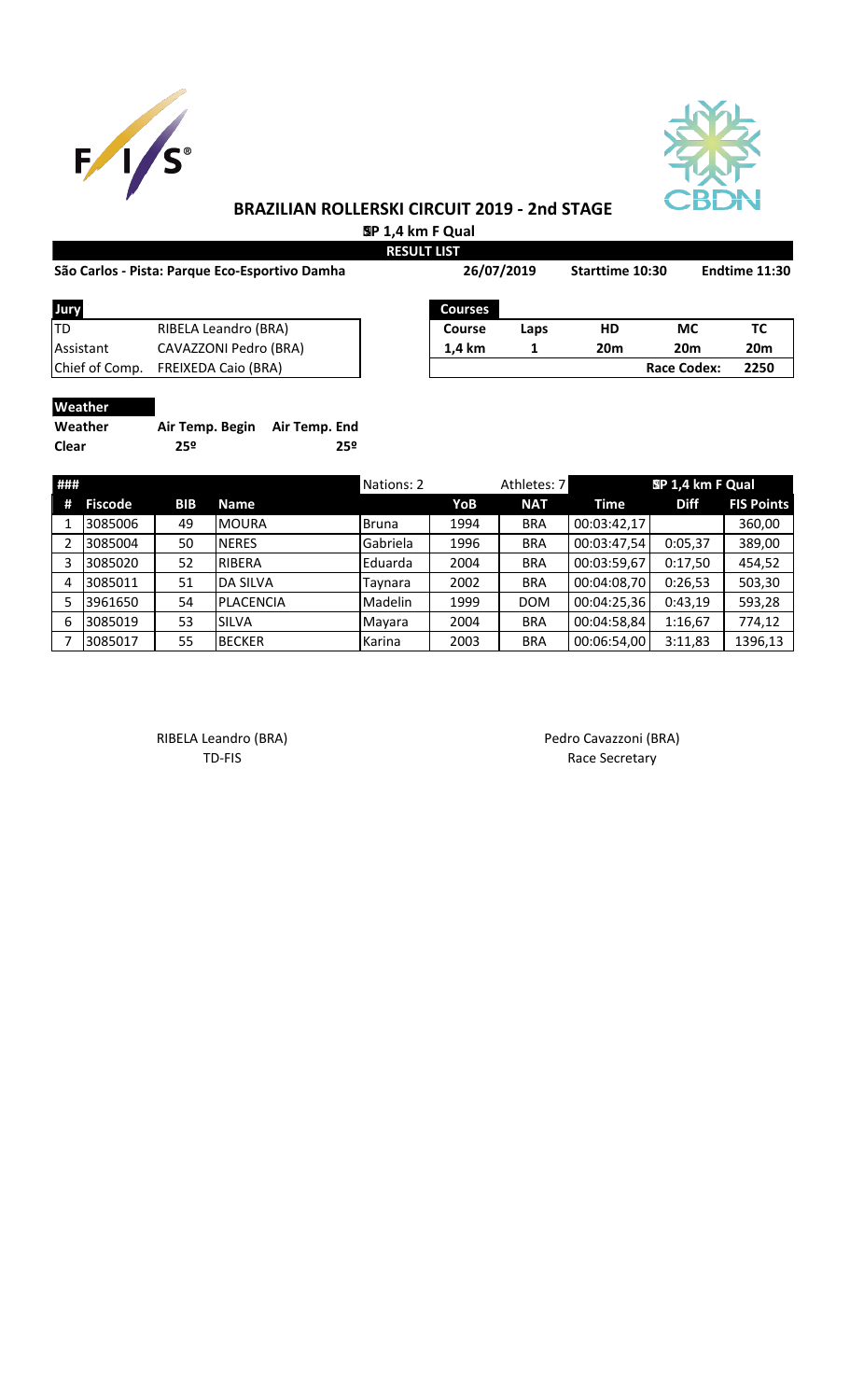#### **BRAZILIAN ROLLERSKI CIRCUIT 2019 - 2nd STAGE**

 **SP 1,4 km F Final**

|                                                | <b>START LIST</b> |            |                 |                      |
|------------------------------------------------|-------------------|------------|-----------------|----------------------|
| São Carlos - Pista: Parque Eco-Esportivo Damha |                   | 26/07/2019 | Starttime 10:30 | <b>Endtime 11:30</b> |

**FINAL A**

| Heat $# 1$ |            |                       |      |
|------------|------------|-----------------------|------|
| Pos        | <b>Bib</b> | Name                  | Rank |
|            |            | <b>MOURA Bruna</b>    |      |
|            |            | <b>NERES Gabriela</b> |      |
|            | ર          | RIBERA Eduarda        |      |
|            |            | DA SILVA Taynara      |      |
|            |            | PLACENCIA Madelin     |      |
|            |            | SILVA Mayara          |      |